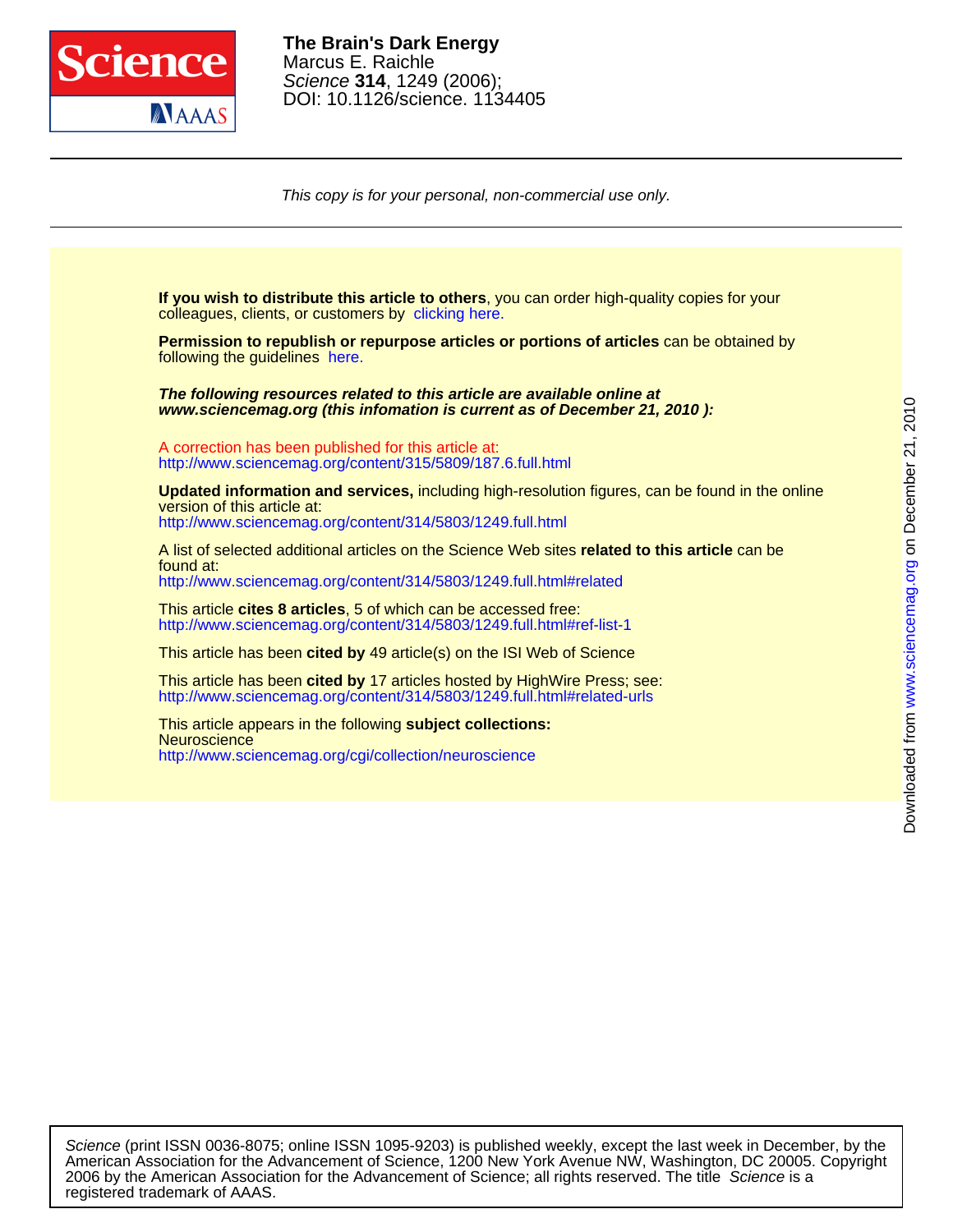## CORRECTED 12 JANUARY 2007; SEE LAST PAGE

The study of domains and domain walls has a long tradition in magnetism, and these experiments open this field to the study of chiral superconductors. Volovik and Gor'kov (*8*) were the first to study the theory of these kinds of superconducting domain walls. They found that the domains should contain counterflowing supercurrents along the wall that generate a perpendicular magnetic dipole (see the figure). All this remains to be verified experimentally, as does another effect predicted by Sigrist *et al.* (*9*): A novel magnetic vortex should accompany a singu-

larity on a domain wall analogous to a Bloch line in magnetism. The observation of such a vortex with a fractional magnetic flux is a challenge to this emerging field, but it will not be easy in view of the short characteristic length scales that Kidwingira *et al*. deduce from their experiments. Confirmation of these exotic predictions will be a clear test of our understanding of these intriguing superconductors.

#### References

1. Y. Maeno *et al*., *Nature* 372, 532 (1994).

- 2. F. Kidwingira, J. D. Strand, D. J. Van Harlingen, Y. Maeno, *Science* 314, 1267 (2006); published online 26 October 2006 (10.1126/science.1133239).
- 3. J. Xia *et al*., *Phys. Rev. Lett.* 97, 167002 (2006).
- 4. T. M. Rice, M. Sigrist, *J. Phys. Condens. Matter* 7, L643 (1995).
- 5. A. P. MacKenzie, Y. Maeno, *Rev. Mod. Phys.* 75, 657 (2005).
- 6. K. D. Nelson, Z. Q. Mao, Y. Maeno, Y. Liu, *Science* 306, 1151 (2004).
- 7. G. M. Luke *et al*., *Nature* 394, 558 (1998).
- 8. G. E. Volovik, L. P. Gor'kov, *Sov. Phys. JETP* 61, 843 (1985).
- 9. M. Sigrist *et al*., *Phys. Rev. Lett.* 63, 1727 (1989).

10.1126/science.1134921

## **NEUROSCIENCE**

# **The Brain's Dark Energy**

**Marcus E. Raichle**

Since the 19th century, and possibly<br>longer, two perspectives on brain func-<br>tions have existed (1). One view posits<br>that the brain is primarily reflexive, driven by ince the 19th century, and possibly longer, two perspectives on brain functions have existed (*1*). One view posits the momentary demands of the environment; the other, that the brain's operations are mainly intrinsic, involving the maintenance of information for interpreting, responding to, and even predicting environmental demands. While neither view is dominant, the former has motivated most neuroscience research. But technological advances, particularly in neuroimaging, have provoked a reassessment of these two perspectives.

Human functional neuroimaging, first with positron emission tomography (PET) and now largely with functional magnetic resonance imaging (fMRI), allows the brain's responses to controlled stimuli to be studied by measuring changes in brain circulation and metabolism (energy consumption). Surprisingly, these studies have revealed that the additional energy required for such brain responses is extremely small compared to the ongoing amount of energy that the brain normally and continuously expends (*2*). The brain apparently uses most of its energy for functions unaccounted for—dark energy, in astronomical terms. What do we know about this dark energy?

The adult human brain represents about 2% of the body weight, yet accounts for about 20% of the body's total energy consumption, 10 times that predicted by its weight alone. What fraction of this energy is directly related to brain function? Depending on the approach

used, it is estimated that 60 to 80% of the energy budget of the brain supports communication among neurons and their supporting cells (*2*). The additional energy burden associated with momentary demands of the environment may be as little as 0.5 to 1.0% of the total energy budget (*2*). This cost-based analysis implies that intrinsic activity may be far more significant than evoked activity in terms of overall brain function.

Consideration of brain energy may thus provide new insights into questions that have long puzzled neuroscientists. For example, researchers have sought to explain the relative disproportion of connections (i.e., synapses) among neurons that appear to perform funcMuch of the brain's enormous energy consumption is unaccounted for by its responses to external stimuli. What is this energy used for, and how do we study it?

tions intrinsically within the cerebral cortex. Take the visual cortex, whose primary function is to respond to external input to the retina. Less than 10% of all synapses carry incoming information from the external world (*3*)—a surprisingly small number. From a brain energy perspective, however, the cortex may simply be more involved in intrinsic activities.

What is this intrinsic activity? One possibility is that it simply represents unconstrained, spontaneous cognition—our daydreams or, more technically, stimulus-independent thoughts. But it is highly unlikely to account for more than that elicited by responding to controlled stimuli, which accounts for a very small fraction of total brain activity.



At rest, but active. fMRI images of a normal human brain at rest. The images reveal the highly organized nature of intrinsic brain activity, represented by correlated spontaneous fluctuations in the fMRI signal. Correlations are depicted by an arbitrary color scale. Positive correlations reside in areas known to increase activity during responses to controlled stimuli; negative correlations reside in areas that decrease activity under the same conditions. (Left) Lateral and medial views of the left hemisphere; (center) dorsal view; (right) lateral and medial views of the right hemisphere. [Reprinted from (*12*)]

The author is in the Department of Pediatrics, Washington University School of Medicine, St. Louis, MO 63110, USA. E-mail: gitlin@kids.wustl.edu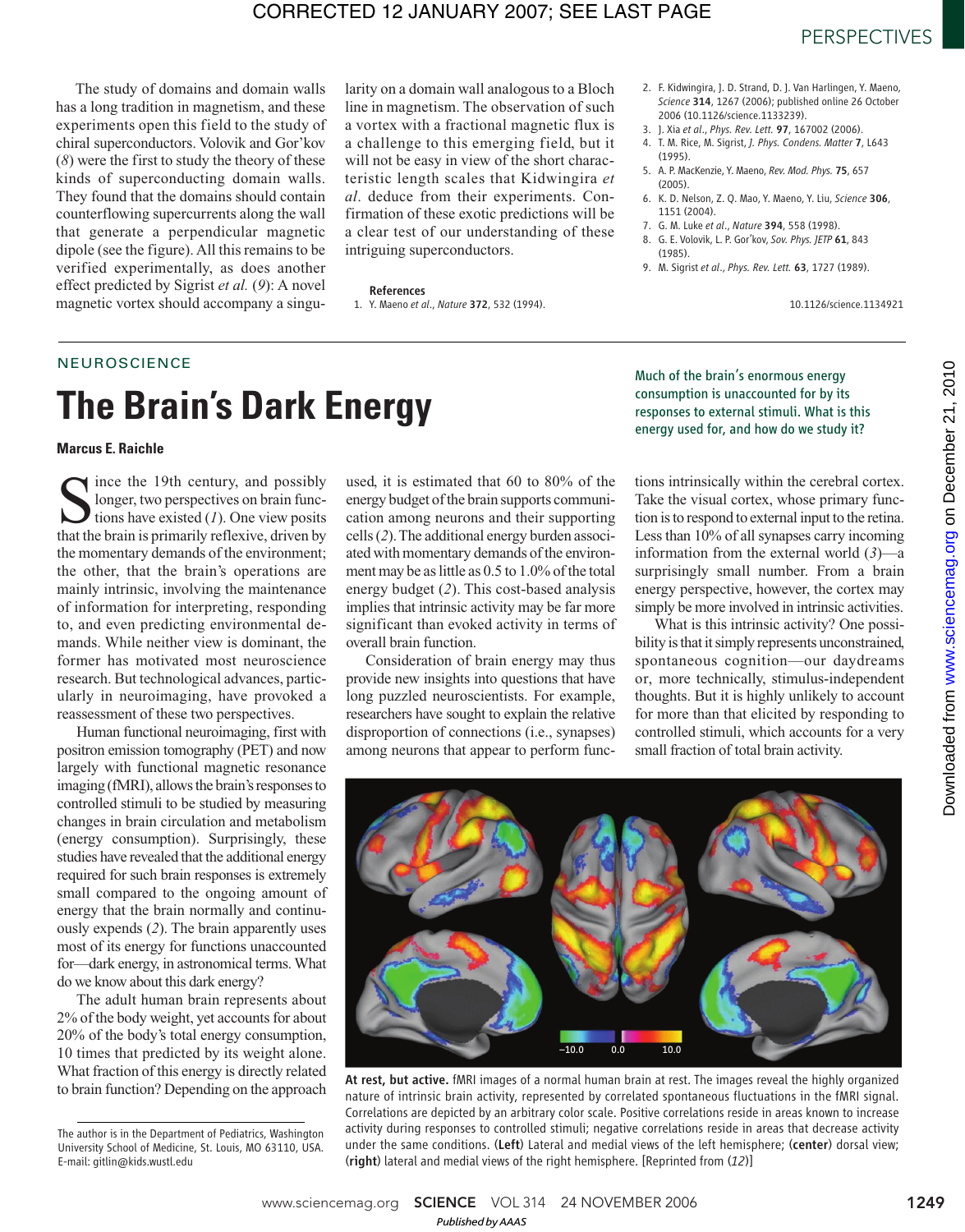Another possibility is that the brain's enormous intrinsic functional activity facilitates responses to stimuli. Neurons continuously receive both excitatory and inhibitory inputs. The "balance" of these stimuli determines the responsiveness (or gain) of neurons to correlated inputs and, in so doing, potentially sculpts communication pathways in the brain (*4*). Balance also manifests at a large systems level. For example, neurologists know that strokes that damage cortical centers that control eye movements lead to deviation of the eyes toward the side of the lesion, implying the preexisting presence of "balance." It may be that in the normal brain, a balance of opposing forces enhances the precision of a wide range of processes. Thus, "balance" might be viewed as a necessary enabling, but costly, element of brain function.

A more expanded view is that intrinsic activity instantiates the maintenance of information for interpreting, responding to, and even predicting environmental demands. In this regard, a useful conceptual framework from theoretical neuroscience posits that the brain operates as a Bayesian inference engine, designed to generate predictions about the future (*5*). Beginning with a set of "advance" predictions at birth (genes), the brain is then sculpted by worldly experience to represent intrinsically a "best guess" ("priors" in Bayesian parlance) about the environment and, in the case of humans at least, to make predictions about the future (*6*). It has long been thought that the ability to reflect on the past or contemplate the future has facilitated the development of unique human attributes such as imagination and creativity (*7*, *8*).

fMRI provides one important experimental approach to understanding the nature of the brain's intrinsic functional activity without direct recourse to controlled stimuli and observable behaviors. A prominent feature of fMRI is that the unaveraged signal is quite noisy, prompting researchers to average their data to reduce this "noise" and increase the signals they seek. In doing this, it turns out that a considerable fraction of the variance in the blood oxygen level–dependent (BOLD) signal of fMRI in the frequency range below 0.1 Hz, which reflects fluctuating neural activity, is lost. This activity exhibits striking patterns of coherence within known networks of specific neurons in the human brain in the absence of observable behaviors (see the figure).

Future research should address the cellular events underlying spontaneous fMRI BOLD signal fluctuations. Studies likely will cover a broad range of approaches to the study of spontaneous activity of neurons (*9*,

*10*). In this regard, descriptions of slow fluctuations (nominally  $\leq 0.1$  Hz) in neuronal membrane polarization—so-called up and down states—are intriguing (*4*, *10*). Not only does their temporal frequency correspond to that of the spontaneous fluctuations in the fMRI BOLD signal, but their functional consequences may be relevant to an understanding of the variability in task-evoked brain activity as well as behavioral variability in human performance.

William James presciently suggested in 1890 (*11*) that "Enough has now been said to prove the general law of perception, which is this, that whilst part of what we perceive comes through our senses from the object before us, another part (and it may be the larger part) always comes (in Lazarus's phrase) out of our own head." The brain's energy consumption tells us that the brain is never at rest. The challenge of neuroscience is to understand the functions associated with this energy consumption.

### References

- 1. R. Llinas, *I of the Vortex: From Neurons to Self* (MIT Press, Cambridge, MA, 2001).
- 2. M. E. Raichle, M. Mintun, *Annu. Rev. Neurosci.* 29, 449 (2006).
- 3. A. Peters, B. R. Payne, J. Budd*, Cereb. Cortex* 4, 215  $(1994)$
- 4. B. Haider, A. Duque, A. R. Hasenstaub, D. A. McCormick, *J. Neurosci.* 26, 4535 (2006).
- 5. B. A. Olshausen, in *The Visual Neurosciences*, L. M. Chalupa, J. S. Werner, Eds. (MIT Press, Cambridge, MA, 2003), pp. 1603–1615.
- 6. D. H. Ingvar, *Hum. Neurobiol.* 4, 127 (1985).
- 7. D. Gilbert, *Stumbling on Happiness* (Knopf, New York, 2006).
- 8. J. Hawkins, S. Blakeslee, *On Intelligence* (Holt, New York, 2004).
- 9. D. A. Leopold, Y. Murayama, N. K. Logothetis, *Cereb. Cortex* 13, 422 (2003).
- 10. C. C. H. Petersen, T. T. G. Hahn, M. Mehta, A. Grinvald, B. Sakmann, *Proc. Natl. Acad. Sci. U.S.A.* 100, 13638 (2003).
- 11. W. James, *Principles of Psychology* (Henry Holt & Company, New York, 1890), vol. 2, p. 103.
- 12. M. D. Fox *et al.*, *Proc. Natl. Acad. Sci. U.S.A.* 102, 9673 (2005).

10.1126/science. 1134405

## **How Fast Are the Ice Sheets Melting?** ATMOSPHERE

### **Anny Cazenave**

Remote-sensing data suggest that ice sheets currently contribute little to sea-level rise. However, dynamical instabilities in response to climate warming may cause faster ice-mass loss.

If the ice sheets covering Greenland and<br>Antarctica were to melt completely, they<br>would raise sea level by about 65 m. But<br>even a small loss of ice mass from the ice **T** f the ice sheets covering Greenland and Antarctica were to melt completely, they even a small loss of ice mass from the ice sheets would have a great impact on sea level, particularly on low-lying islands and coastal

**Enhanced online at www.sciencemag.org/cgi/ content/full/314/5803/1250**

regions. New satellite observations, including those reported by Luthcke *et al.* on page 1286 of this issue (*1*), now allow

estimates of the mass balances of the ice sheets and their evolution through time.

For the past 3000 years, global sea level has remained stable, but since the end of the 19th century, tide gauges have detected global sea-level rises [~1.8 mm/year on average over the past 50 years (*2*, *3*)]. Satellite altimetry data document a rate of  $\sim$ 3 mm/year since 1993 (*4*). However, it remains unclear whether the recent rate increase reflects an acceleration in sea-level rise or a natural fluctuation on a decadal time scale.

Present-day sea-level rise has several causes. During the past decade, ocean warming has contributed roughly half of the observed rate of sea-level rise (*5*), leaving the other half for ocean-mass increase caused by water exchange with continents, glaciers, and ice sheets (*6*). The contribution of mountain glaciers and small ice caps to sea-level rise in the past decade is estimated to be  $\sim 0.8$ mm/year (*7*). These figures constrain the contribution from ice sheets to less than 1 mm/year in the past decade.

Since the early 1990s, remote-sensing data based on airborne laser and satellite radar altimetry, as well as the space-borne Synthetic Aperture Radar Interferometry (InSAR) technique, have provided the first observations of ice sheet mass balance (*8*–*13*). These observations indicate accelerated ice-mass loss in recent years in the coastal regions of southern Greenland. In contrast, slight mass gain is reported in central high-elevation regions. Over Antarctica, remote sensing indicates

1250 24 NOVEMBER 2006 VOL 314 SCIENCE www.sciencemag.org *Published byAAAS*

The author is at the Observatoire Midi-Pyrenees, 31400 Toulouse, France. E-mail: anny.cazenave@cnes.fr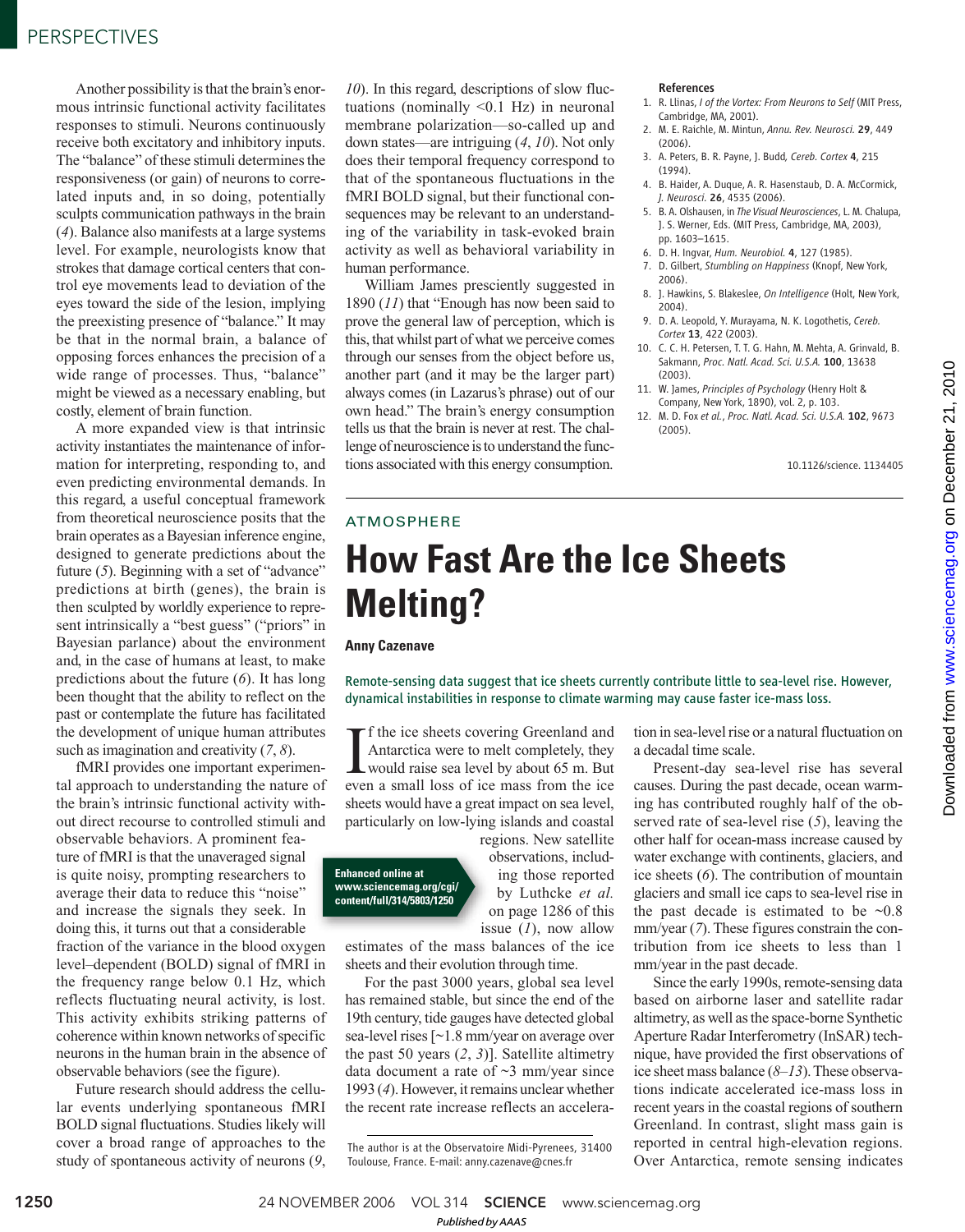## CORRECTIONS**&CLARIFICATIONS**



*Post date 12 January 2007*

Perspectives: "The brain's dark energy" by M. E. Raichle (24 Nov. 2006, p. 1249). The author's affiliation was incorrect. It should be Department of Radiology, Washington University School of Medicine, St. Louis, MO 63110, USA. E-mail: marc@npg.wustl.edu.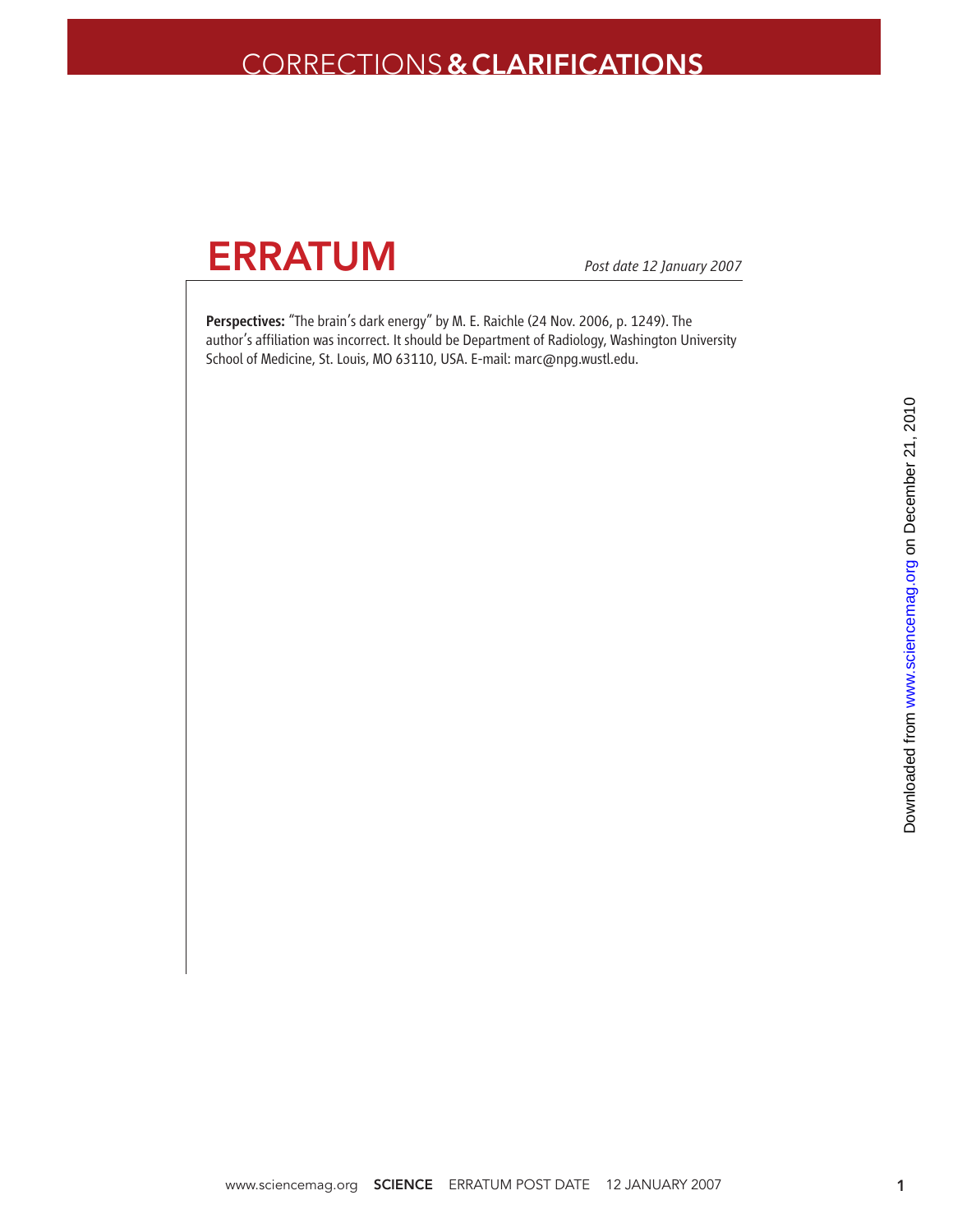



# LETTERS

edited by Etta Kavanagh

## **PTSD and Vietnam Veterans**

IN HIS PERSPECTIVE "PSYCHIATRIC CASUALTIES OF WAR" (18 AUG., P. 923), R. J. MCNALLYNOTES THAT a new study by B. P. Dohrenwend *et al.* ("The psychological risks of Vietnam for U.S. veterans: a revisit with new data and methods," Reports, 18 Aug., p. 979) revised downward from 15.2 to 9.1% the rates of chronic posttraumatic stress disorder (PTSD) from the Vietnam War estimated by the National Vietnam Veterans' Readjustment Study (NVVRS). He notes that this "confirmed the suspicions of the skeptics" but fails to observe that the new study confirmed that the 2.2% prevalence rate reported by the U.S. Centers for Disease Control (CDC) (*1*) was a serious underestimate.

In numbers, this new rate means that 236,000 veterans currently have PTSD from the Vietnam War, an enormous long-term emotional and human cost of war. Recently, the director of the National Center for PTSD warned about the "psychiatric cost" of deployment in war zones,



noting that we "underestimate the eventual magnitude of this clinical problem" (*2*). The Ex-Services Mental Welfare Society "Combat Stress" group in the United Kingdom saw 944 new referrals last year, an increase of 40% in recent years (*3*). The average period between discharge from the military and first contact was 12.7 years.

McNally cited a study (*4*) of 100 treatment-seeking veterans, claiming that only 41% of them had documented "combat exposure." Another 52% had

clearly served in Vietnam, but "combat exposure status (was) unclear (20)" or there was "no evidence of combat exposure (32)" [(*4*), table 1, p. 469]. Given the general unreliability of military records in a war zone, the old statistical rule that "absence of proof is not proof of absence" applies. We want to stress that the nature of modern warfare, evident in the current news, is such that danger and destruction do not occur only in places designated as "combat zones."

Lastly, in addition to Dohrenwend *et al.*'s valuable service, we think it is time that scientists design studies to increase the accuracy of our prevalence estimates by applying the knowledge of over two decades of research that includes measures of biomarkers. Studies like Dohrenwend *et al.*'s in combination with new knowledge about neurobiological correlates of PTSD will contribute to science and help us to plan effectively to treat the true costs of war.

## ERIC VERMETTEN,<sup>1</sup> JAMES D. BREMNER,<sup>2</sup> LEIGH SKELTON,<sup>3</sup> DAVID SPIEGEL<sup>4</sup>

<sup>1</sup>Military Psychiatry, Central Military Hospital, Heidelberglaan 100, Utrecht, UT 3584 CX, Netherlands. <sup>2</sup>Department of Psychiatry, Emory University, Atlanta, GA 30306, USA. <sup>3</sup>Ex-Services Mental Welfare Society, Oaklawn Road, Leatherhead, Surrey KT22 0BX, UK. <sup>4</sup>Department of Psychiatry and Behavioral Sciences, Stanford University School of Medicine, Stanford, CA 94305–5718, USA.

#### References

- 1. Centers for Disease Control Vietnam Experience Study, *JAMA* 259, 2701 (1988).
- 2. M. J. Friedman, *N. Engl. J. Med.* 351, 75 (2004).
- 3. Ex-Services Mental Welfare Society (Combat Stress), *Annual Review* [Ex-Services Mental Welfare Society (Combat Stress), Surrey, UK, March 2005].
- 4. B. C. Frueh *et al.*, *Br. J. Psychiatry* 186, 467 (2005).

I WISH TO CORRECTA MISCHARACTERIZATION OF my position that R. J. McNally made in his Perspective, "Psychiatric casualties of war" (18 Aug., p. 923). McNally stated that, in a column I wrote (*1*) as president of the International Society of Traumatic Stress Studies (ISTSS), I "urged critics to muffle their dissent, lest the intensity of scientific controversy distract us from attending to the needs of trauma victims." I did not say that we should stifle critics or scientific dissent. I specifically stated that "research and treatment ideas benefit from being subjected to the crucible of criticism via the scientific method" (*1*). As someone who has been conducting traumatic stress research for almost 30 years, I have consistently argued that good research is the best way to resolve controversial policy issues and that researchers also have a duty to report research results responsibly and accurately (*2*).

McNally's Perspective did not provide a balanced assessment of B. P. Dohrenwend *et al.*'s findings ("The psychological risks of Vietnam for U.S. veterans: a revisit with new data and methods," Reports, 18 Aug., p. 979), which refuted most of the prior criticisms of the National Vietnam Veterans'Readjustment Study (NVVRS). Instead, McNally focused on a misleading comparison of PTSD prevalence estimates for the entire NVVRS sample with those obtained from a clinically assessed subsample of the NVVRS that used extremely conservative criteria to determine PTSD status. Dohrenwend *et al.*'s findings show that NVVRS critics [e.g., (*3–5*)] were wrong when they argued that only veterans in combat roles could experience war zone stressors sufficient to produce PTSD and that veterans'reports of exposure to war zone stressors could not be independently verified.

McNally states that Frueh *et al.* (*6*) consulted "the same archival sources" as **SOKOL/GETTYIMAGES** Dohrenwend *et al.* However, Dohrenwend *et al.*'s verification procedures were much more rigorous than Frueh *et al.*'s. McNally also stated that Frueh *et al.* were only able to verify combat exposure in 41% of veterans. This is true but misleading in that 93% of veterans had documented service in Vietnam. Dohrenwend *et al.*'s findings sug-CREDIT: gest that exposure to war zone stressors, not

CREDIT: HOWARD SOKOL/GETTYIMAGES

HOWARD: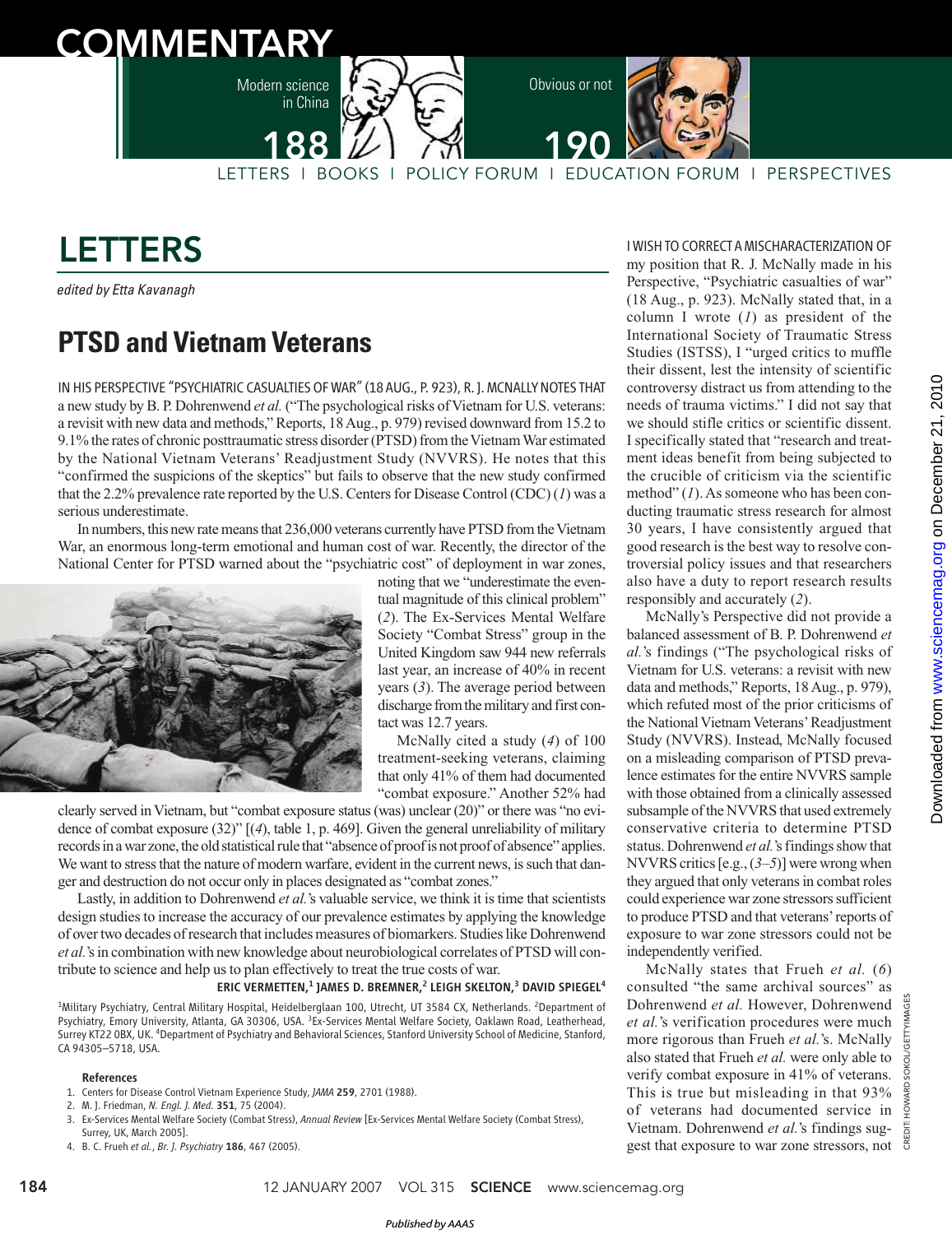

Supernova explosions





Deep sea symbiosis



just combat stressors, increases risk of PTSD, so the latter percentage is more applicable than the former.

### DEAN G. KILPATRICK

Medical University of South Carolina, Charleston, SC 29425, USA. E-mail: kilpatdg@musc.edu

#### References

- 1. D. Kilpatrick, *Traumatic StressPoints* 20 (no. 2), 2 (2006).
- 2. D. Kilpatrick, *J. Traumatic Stress* 18, 589 (2005).
- 3. B. G. Burkett, G. Whitley, *Stolen Valor* (Verity Press, Dallas, TX, 1998).
- 4. R. J. McNally, *Annu. Rev. Psychol.* 54, 229 (2003).
- 5. S. Satel, "Returning from Iraq, still fighting Vietnam," *N.Y. Times*, 5 Mar. 2004, p. A23.
- 6. B. C. Frueh *et al.*, *Br. J. Psychiatry* 186, 467 (2005).

THE REPORT "THE PSYCHOLOGICAL RISKS OF Vietnam for U.S. veterans: a revisit with new data and methods" by B. P. Dohrenwend *et al.* (18 Aug., p. 979) and the accompanying Perspective "Psychiatric casualties of war" by R. J. McNally (18 Aug., p. 923) confirm what many in the academic community suspect about the epidemiological estimates of posttraumatic stress disorder (PTSD) generated by the National Vietnam Veterans' Readjustment Study (*1*): that the estimates are unreasonably high and uncorroborated by other scientific evidence. Indeed, a less frequently cited study commissioned by the U.S. Centers for Disease Control (CDC) yielded a modest estimate of PTSD in veterans (*2*). Looking at the data presented by Dohrenwend *et al.* (Table 1), one might argue that the new estimates are still high if "impairment" is a key criterion in defining disability.

Missing from the analyses of Dohrenwend *et al.* and McNally is the concern that PTSD as a construct is not well supported by data reduction techniques such as principal components analysis. Also absent from the discussion was the fact that clinical trials with civilians reveal that psychiatric symptoms secondary to trauma, when present, are quite responsive to treatment; yet, the largest treatment outcome study commissioned by the Department of Veterans Affairs (VA) revealed almost no salutary impact on symptoms in veterans with PTSD (*3*). Research on the effects of the VA disability system suggests that the current treatment and disability programs for PTSD promote disincentives

for veterans to work toward functional outcomes, while at the same time promoting incentives to report psychiatric symptoms (*4*). It may be time for the VA to disassemble its current PTSD programs and embrace programs that promote rehabilitation and functional outcomes rather than disability. Our returning veterans deserve the promise of a productive future beyond a disability paycheck. Such a change will not be politically popular, but it will be scientifically defensible.

### TODD C. BUCKLEY

Blackstone Center for Cognitive and Behavioral Therapy, 169 West Main Street, Hopkinton, MA 01748, USA.

#### References

- 1. R. A. Kulka *et al.*, *Trauma and the Vietnam War Generation: Report of Findings from the National Vietnam Veterans' Readjustment Study* (Brunner/Mazel, New York, 1990).
- 2. Centers for Disease Control Vietnam Experience Study, *JAMA* 259, 2701 (1988).
- 3. P. P. Schnurr *et al.*, *Arch. Gen. Psychiatry* 60, 481 (2003).
- 4. B. C. Frueh *et al.*, *Psychiatr. Serv.* 54, 84 (2003).

IN THEIR REPORT "THE PSYCHOLOGICAL RISKS of Vietnam for U.S. veterans: a revisit with new data and methods" (18 Aug., p. 979), B. P. Dohrenwend *et al.* provide startling new data from their re-analysis of the National Vietnam Veterans' Readjustment Study (NVVRS), which indicate surprisingly little current impairment in Vietnam veterans with lifetime or current combatrelated posttraumatic stress disorder (PTSD). The measure of functioning they used was a 9-point Likert-scale clinician rating, ranging from a high level of functioning, that is, "good functioning in all areas" to the lowest level, that is, "persistent danger to self or others." The scale is heavily skewed toward identifying impairment—all but the highest value represent some degree of compromised functioning—yet very few of the veterans were rated at the lower end of the scale.

Among veterans with lifetime (but not current) PTSD, over 90% were rated within the top three categories of functioning; none were rated in any of the four lowest categories. As Dohrenwend *et al.* note, this level of functioning was as good as that of the "no-PTSD" group. It seems appropriate to conclude that veterans who recovered from PTSD were functioning approximately at levels comparable to the general population.

Veterans with current PTSD at the time of the survey evidenced greater functional impairment. However, even among these current cases, only a small minority (7.4%) were rated in any of the four lowest categories of functioning; the majority (55.6%) experienced only slight impairment or some difficulties in role functioning.

Disability claims and payments to the Department of Veterans Affairs (VA) for combat-related PTSD, predicated on severe functional impairment, have risen dramatically and asymmetrically since 1999 (*1*). These new data suggest that the VA is further justified in its current review, in consultation with the Institute of Medicine, of its existing disability policies and procedures.

#### B. CHRISTOPHER FRUEH

Department of Psychology, University of Hawai'i at Hilo, Hilo, HI 96720, USA. E-mail: frueh@hawaii.edu

#### Reference

1. Department of Veterans Affairs, Office of the Inspector General, Review of State Variances in VA Disability Compensation Payments (Report #05-00765-137) (Department of Veterans Affairs, Washington, DC, 2005) (available at http://www.va.gov/oig/52/reports/2005/ VAOIG-05-00765-137.pdf).

## **Response**

ACCORDING TO DOHRENWEND *ET AL*.'S reanalysis, the National Vietnam Veterans' Readjustment Study (NVVRS) (*1*) overestimated the prevalence of posttraumatic stress disorder (PTSD) by 40%, thereby confirming the central claim of its critics. Moreover, contrary to what Kilpatrick states, Dohrenwend *et al*. did not use "extremely conservative criteria to determine PTSD status." Instead, they accepted a case as PTSD-positive if the veteran received a score from one through seven on the nine-point Global Assessment of Functioning (GAF) scale. Nine is the highest possible level of functioning, whereas one is the lowest. The typical (apparent) PTSD case received a GAF score of seven, defined as "[s]ome difficulty in social, occupational, or school functioning, but generally functioning pretty well, has some meaningful interpersonal relationships OR some mild symptoms (e.g., depressed mood and mild insomnia, occasional truancy, or theft within the household)"  $[(2)$ , p. 2]. Clearly, a seven does not indicate clinically significant impairment, as noted by Buckley. Had they been slightly more stringent (i.e., GAF rating from one through six), the prevalence would have dropped by 65%, not 40%. Thus, the estimate for current (late 1980s) prevalence would have been 5.4%—substantially lower than either Dohrenwend *et al*.'s estimate of 9.1% or the original NVVRS estimate of 15.2%. But even this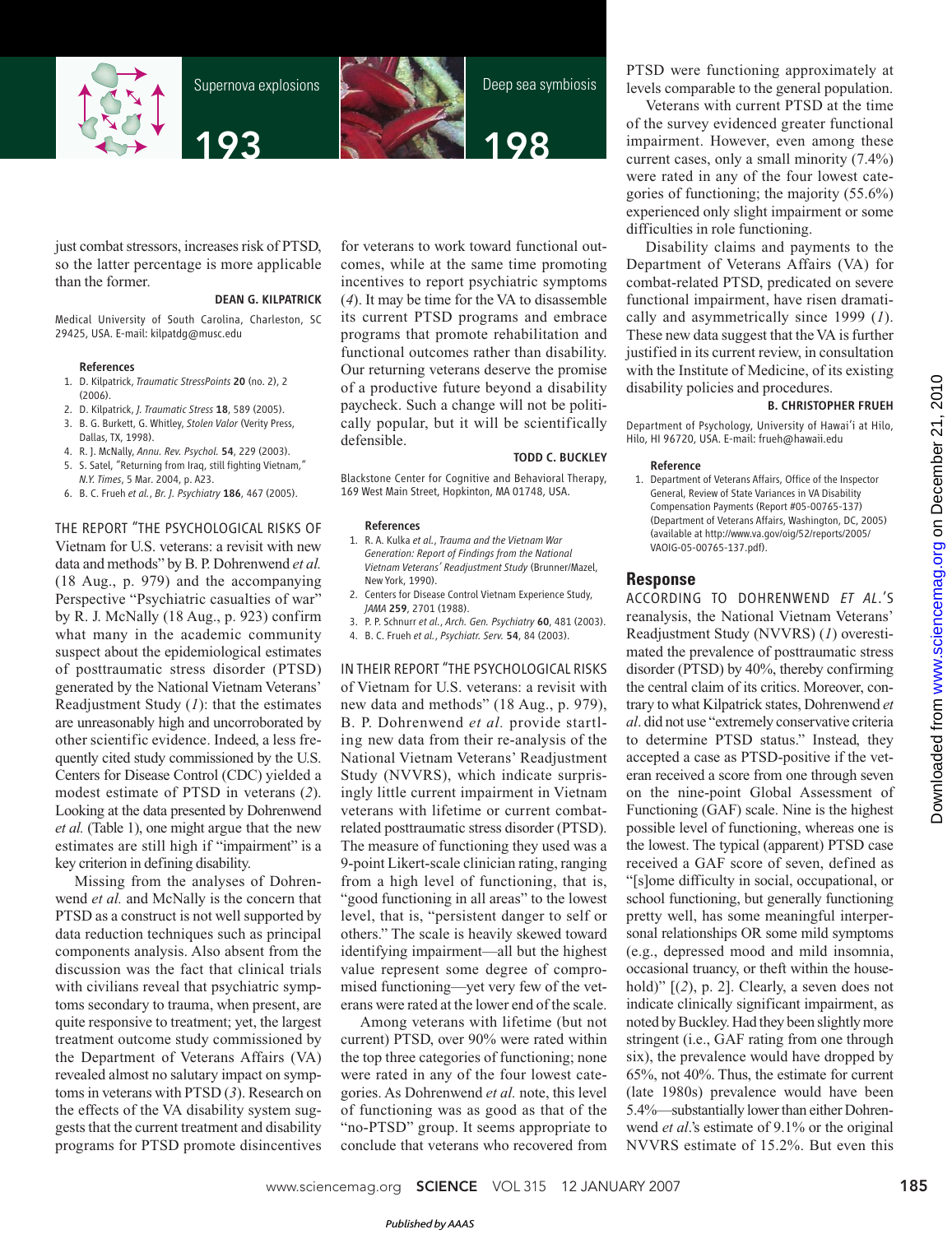## **LETTERS**

figure is more than twice as high as the 2.2% rate reported by the U.S. Centers for Disease Control (CDC) (*3*). The flawed methods of the CDC study almost certainly underestimated the true prevalence of PTSD, as emphasized by Vermetten *et al*. and many other PTSD experts (as I mentioned in my Perspective).

Kilpatrick misunderstands other criticisms of the NVVRS. The critics never claimed that self-reports of traumatic events could not be independently verified; they complained that the NVVRS researchers had not verified them. Moreover, the critics never claimed that only those serving in combat roles could be exposed to PTSD-inducing danger. Rather, the critics were puzzled how 53.4% of male veterans could develop either partial or fullblown PTSD when only between 12.5% (*4*) and 15% (*5*) had served in direct combat roles (e.g., infantry rifleman) and when the vast majority of individuals exposed to traumatic events, including combat (*6*), do not develop PTSD (*7*). As everyone, including me (*8*), acknowledges, those serving in other capacities sometimes got in harm's way. Nevertheless, as the dose-response effect implies, combat infantrymen were more at risk than supply clerks working at airbases.

To corroborate reports of trauma exposure, Dohrenwend *et al.* used a range of indicators, most of which were obtainable from veterans' DD-201 personnel files. When the DD-201 was ambiguous, they consulted additional archival sources. Using the DD-201 files, Frueh *et al*. (*9*) corroborated the trauma reports of only 41% of 100 men recently seeking treatment for PTSD. Although Vermetten *et al*. question the adequacy of military records, Dohrenwend *et al*. found the DD-201 to be a very useful corroborative source. It is unclear whether further archival inquiry would have increased the number of corroborated cases in Frueh *et al*.'s study. Frueh *et al*. found that many uncorroborated cases reported events seemingly inconsistent with their DD-201 file (e.g., uncorroborated cases reported exposure to battlefield atrocities at twice the rate of corroborated cases).

## Letters to the Editor

Letters (~300 words) discuss material published in *Science* in the previous 6 months or issues of general interest. They can be submitted through the Web (www.submit2science.org) or by regular mail (1200 New York Ave., NW, Washington, DC 20005, USA). Letters are not acknowledged upon receipt, nor are authors generally consulted before publication. Whether published in full or in part, letters are subject to editing for clarity and space.

Finally, Kilpatrick says that I mischaracterized his views as expressed in his essay entitled "Our Common Bonds" (*10*). Likening our field to a "family" that often quarrels, Kilpatrick surmises that trauma victims, whose welfare constitutes our common bond, "would rather see us work together than to squabble and bicker." And despite his mentioning the importance of critique in science, he contradicts himself in his take-home message: "In my view, our field would do well to focus more on our common bonds and less on our differences." But if we downplay our differences, muffle our dissent, or curb our critique, studies like Dohrenwend *et al*.'s might never get launched.

## RICHARD J. MCNALLY

Department of Psychology, Harvard University, Cambridge, MA 02138, USA. E-mail: rjm@wjh.harvard.edu

#### References

- 1. R. A. Kulka *et al.*, *Trauma and the Vietnam War Generation: Report of Findings from the National Vietnam Veterans' Readjustment Study* (Brunner/Mazel, New York, 1990).
- 2. R. L. Spitzer, J. B. W. Williams, M. Gibbon, *Structured Clinical Interview for DSM-III-R, Version NP-R* (New York State Psychiatric Institute, Biometrics Research Department, New York, 1987).
- 3. Centers for Disease Control Vietnam Experience Study, *JAMA* 259, 2701 (1988).
- 4. D. W. King, L. A. King, *Psychol. Bull*. 109, 107 (1991).
- 5. E. T. Dean Jr., *Shook Over Hell: Post-Traumatic Stress, Vietnam, and the Civil War* (Harvard Univ. Press, Cambridge, MA, 1997).
- 6. T. A. Grieger *et al*., *Am. J. Psychiatry* 163, 1777 (2006).
- 7. N. Breslau *et al*., *Arch. Gen. Psychiatry* 55, 626 (1998).
- 8. R. J. McNally, *Annu. Rev. Psychol*. 54, 229 (2003). 9. B. C. Frueh *et al*., *Br. J. Psychiatry* 186, 467 (2005).
- 10. D. Kilpatrick, *Traumatic StressPoints* 20 (no. 2), 2 (2006) (accessed 20 July 2006 from www.istss.org).

## **Response**

IN HIS PERSPECTIVE ON OUR REPORT, McNally nominated as our "most newsworthy" finding the discrepancy between our somewhat lower rates of posttraumatic stress disorder (PTSD) and the original National Vietnam Veterans' Readjustment Study (NVVRS) rates (*1*). Buckley commends us for findings that he suggests indicate that the NVVRS estimates "are unreasonably high and uncorroborated by other scientific evidence." This choice of emphasis is highly selective and ignores considerations that are more important than our differences with the original NVVRS rates.

First, the discrepancies are attributable to differences in the definitions of disorder rather than to inflationary measurement error in the original NVVRS rates. To estimate rates of first onsets of war-related PTSD and rates of these onsets that were current at follow-up 10 to 12 years after the war, we used diagnostic histories obtained by experienced NVVRS clinicians from a subsample of the

veterans. By contrast, self-report symptom scales were used in the full-sample NVVRS measure to provide a less time-consuming and expensive approximation of current PTSD. This approximation did not specify whether or not PTSD was war-related. However, if you take the NVVRS rate of 2.5% current PTSD for veterans who did not serve in Vietnam as an estimate of non–combat-related current PTSD, double it as per the 2:1 ratio of lifetime to current PTSD (see our Table 2 and the original NVVRS rates showing this ratio), and subtract the resulting rates from the original NVVRS 30.9% lifetime and 15.2% current PTSD rates, the result is 25.9% lifetime and 12.7% current war-related PTSD. These rates are very close to our war-related PTSD rates before adjustments for impairment and documentation of exposure (see our Table 2). This correspondence is what you would expect if, as was its aim, the NVVRS symptom scales were successfully calibrated against the subsample diagnoses.

Second, skepticism about the NVVRS rates has been stimulated by a number of factors: the discrepancy with much lower rates reported in a CDC study (*2*), a belief that only 15% of Vietnam veterans saw combat [e.g., (*3*)], and the related assumption that many veterans were either fabricating their combat experiences or that the dose-response relation between self-reports of exposure and PTSD risk was due to recall bias [e.g., (*4–6*)]. We pointed out that the CDC measure grossly underreports diagnosable PTSD [(*7*), Appendix E]. We demonstrated that the prevalence of combat exposure was much higher than 15% in this "war without fronts" (*8*). We found little evidence of fabrication. We showed that our record-based measure of severity of exposure to war-zone stressors, which is independent of veterans' reports of their combat experiences, is positively associated with self-reported exposure and with clinical diagnoses of PTSD. The doseresponse relationship with this record-based measure of exposure is strong evidence of the validity of war-related PTSD and, we think, our most important finding.

When the NVVRS was conducted, a PTSD diagnosis did not require, as it does now, the presence of impaired functioning. Skeptics speculated that the PTSD symptoms measured in the NVVRS might indicate relatively mild psychological distress rather than true disorder [e.g., (*9*)]. The subsample diagnoses included ratings of severity and impairment useful for addressing this question. Frueh interprets our findings on functioning as indicating "surprisingly little current